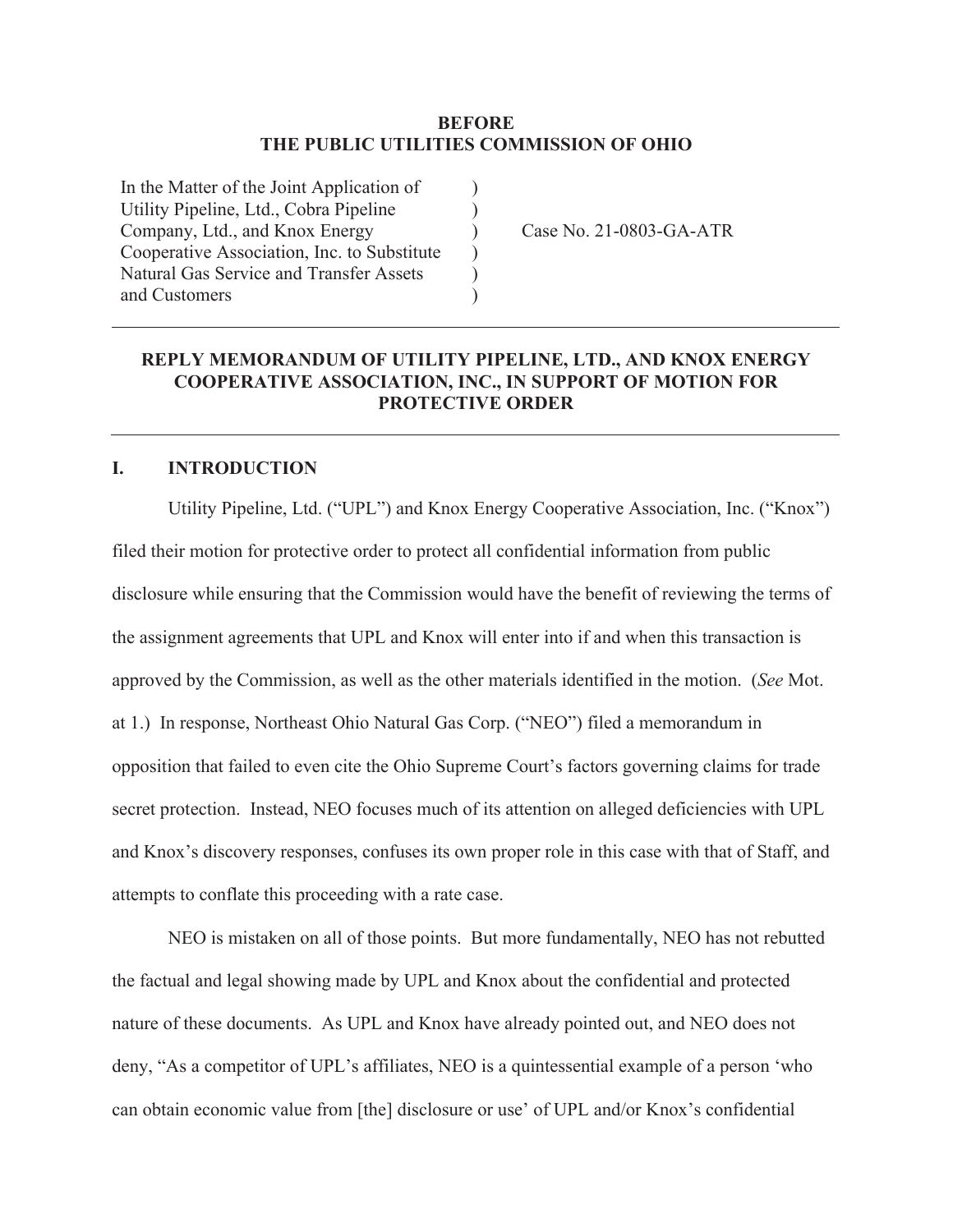information." (Mem. at 3 n.1 (citing R.C. 1333.61(B).) For that reason, the motion for protective order should be granted.

#### **II. LAW AND ARGUMENT**

### **A. NEO fails to overcome the showing that UPL and Knox made as to all confidential exhibits and information referenced in the reply comments.**

 NEO's memorandum in opposition to the motion for protective order spends nearly as much time discussing its discovery disputes with UPL and Knox as it does addressing the confidentiality of the exhibits and information at issue. Critically, NEO's opposition does not even cite, much less analyze, the relevant legal factors identified by the Ohio Supreme Court and referenced extensively by UPL and Knox. *See State ex rel. The Plain Dealer v. Ohio Dept. of Ins.*, 80 Ohio St.3d 513, 524-25 (1997). It is very important that these two issues not be confused. Whether or not a piece of information qualifies for confidential treatment is a separate question from whether NEO's discovery requests are unduly burdensome and totally out of proportion to NEO's needs in this case, among many other objections that Knox and UPL have raised. The parties' discovery disputes can—and likely will—be litigated another day.

 What *is* at issue here is the confidentiality of the protected information in the non-public version of UPL and Knox's reply comments. And on that front, NEO simply does not have an argument that the rates charged by a not-for-profit cooperative to its members—rates which do not fall within the jurisdiction of the Commission—should be disclosed to the public. *See* R.C. 4905.02, 4905.04. That is doubly true where NEO is not even going to pay the rates set for residential members of Knox, but will instead, as a reseller of natural gas, pay a rate for transportation services. It is also true where—as NEO does not dispute—NEO is a competitor of UPL's affiliates, and Knox, and therefore precisely the type of party that explains why R.C. 1336.61 and Rule 4901-1-24 exist—to prevent competitors from accessing competitively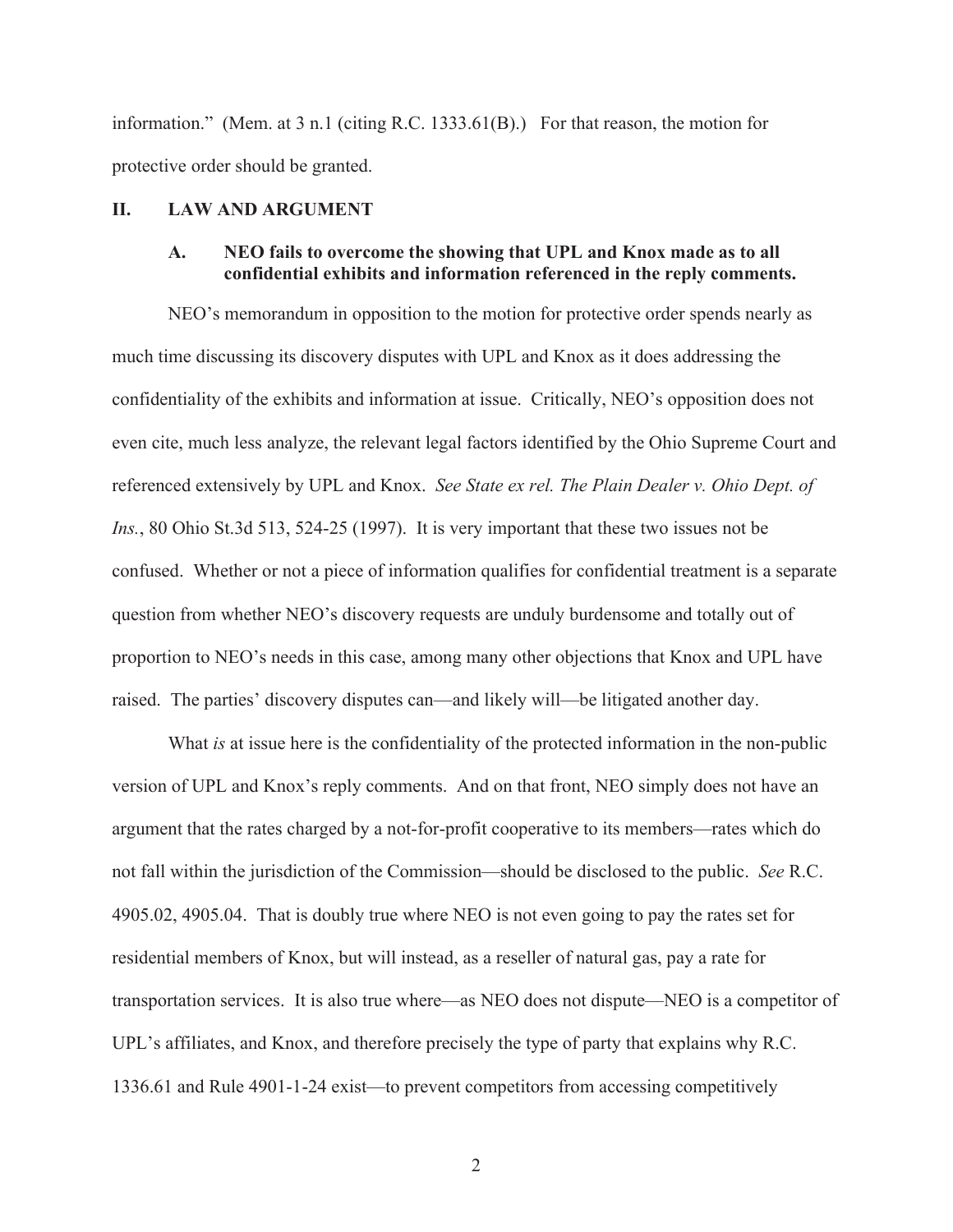sensitive information like rates and private contractual terms. Nowhere in its opposition does NEO meaningfully contest this point. Instead, it merely states in conclusory fashion that "Knox/UPL have failed to explain how providing the assignment agreement between Knox and UPL could possibly impact their competitive position so much that providing the information even pursuant to protective agreement would not be sufficient protection." (Opp. at 5.) But providing a detailed breakdown of the rates that Knox charges—which is the bulk of what is in the protected documents—inevitably hands damaging information to a competitor. UPL and Knox explained this problem in their motion for protective order, and UPL's president expanded on this point in an affidavit that NEO does not even cite in its opposition. (Mem. at 4; Duckworth Aff. ¶ 5.) In particular, UPL and Knox explained, "UPL faces potential competition from *other companies that can provide the same services that UPL offers*." (Mem. at 4 (emphasis added).)

 A brief review of each category of documents and information that UPL and Knox sought to protect confirms that UPL and Knox's motion for protective order is well-founded:

• Exhibits A, B, and C are the assignment agreements that UPL and Knox intend to enter into upon approval of this transaction by the Commission. These agreements consist almost exclusively of the rates and charges to which Knox members will be subject in the systems corresponding to each agreement. This fact is especially significant because "while Knox will, where appropriate, enter into transportation arrangements at reasonable rates, it is not seeking to operate Cobra's systems as an intrastate transmission pipeline system, but as part of its *distribution* system." (Reply Comments at 11 (emphasis added).) NEO's self-identification as a provider of "safe, reliable, and affordable natural gas service to more than 32,000 customers in 30 Ohio counties, primarily in the northeast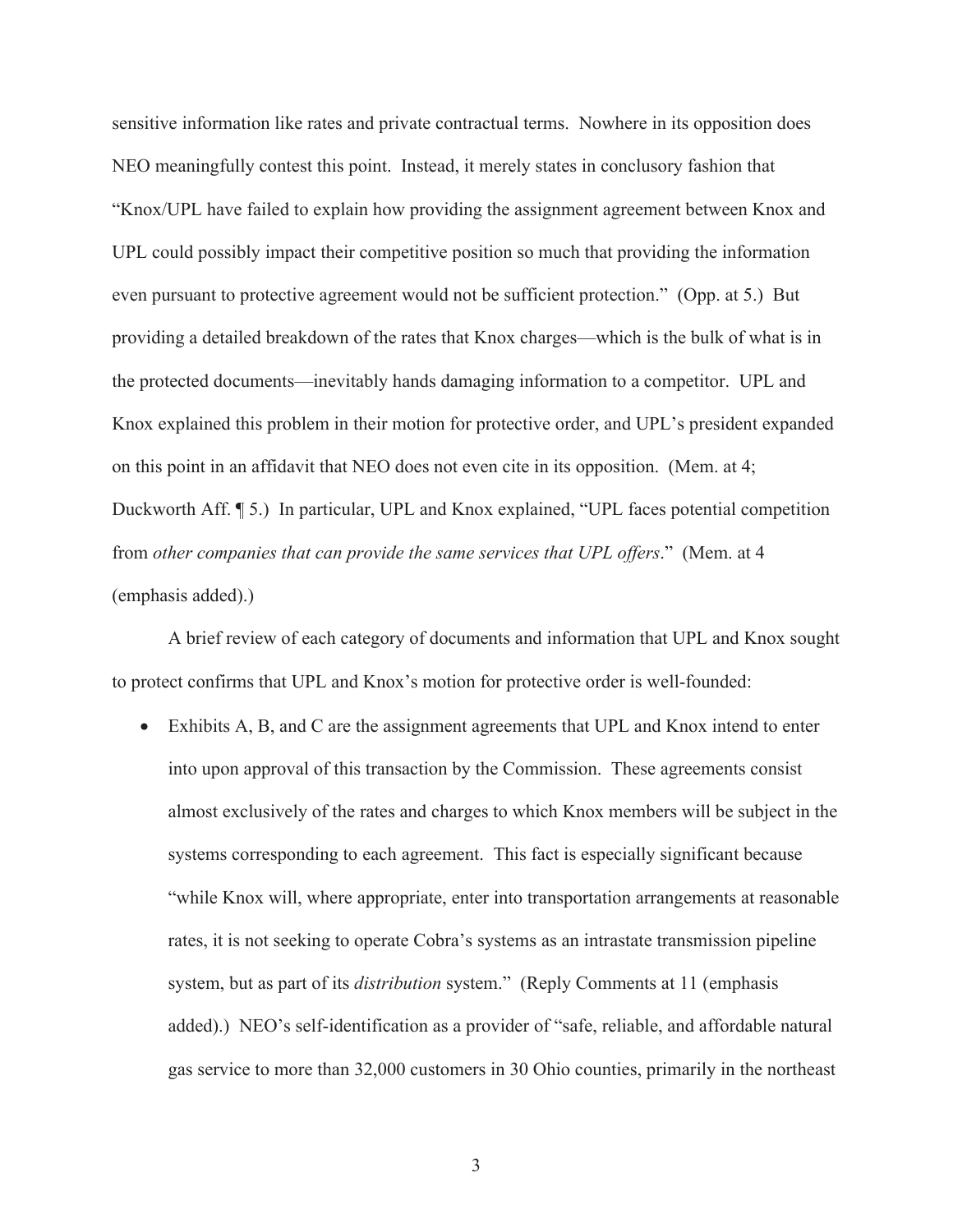section of the state"<sup>1</sup> shows that it is very much a competitor of UPL and Knox in the natural gas distribution space. Thus, it is entirely appropriate to protect Exhibits A, B, and C from public disclosure to NEO and "other companies that can provide the services that UPL offers." (Duckworth Aff. ¶ 5.)

- Exhibit D consists of "the contractual rates and terms of service of the farm and grain dryer customers, which are similarly sensitive." (Mem. at 1.) NEO incorrectly suggests that "the customers at issue, and the rates being charged to them, have not been disclosed," (Opp. at 7), when in reality NEO knows the identity of these customers. And consistent with the Commission's prior Entry, notice was sent to all of Cobra's customers, including NEO, which UPL believes is the current utility that serves the grain dryer customers. (Aug. 17 Notice at 1-2.) NEO's other objections related to this exhibit are nonsensical. The whole purpose of this case is permit Knox to serve these customers, yet NEO asks whether Knox is serving these customers today. (Opp. at 7.) NEO also claims that Knox is asserting "unilateral discretion" over rates, when the dozens of pages of briefing and testimony in this case clearly establish that Knox's rates are set by contract, and the growth of those rates is capped.
- Exhibit E reveals the contract between Orwell-Trumbull Pipeline ("OTP") and Knox, executed in 2017. NEO fails to explain why this four-year-old contract is "old," (Opp. at 8), or why the age of this contract is relevant to why it should or should not remain confidential. The purpose of presenting this contract to the Commission is to demonstrate to the Commission that there is nothing unusual or irregular about the transportation agreements that Knox has entered into with entities like NEO in the recent

<sup>1</sup> https://www.neogas.com/.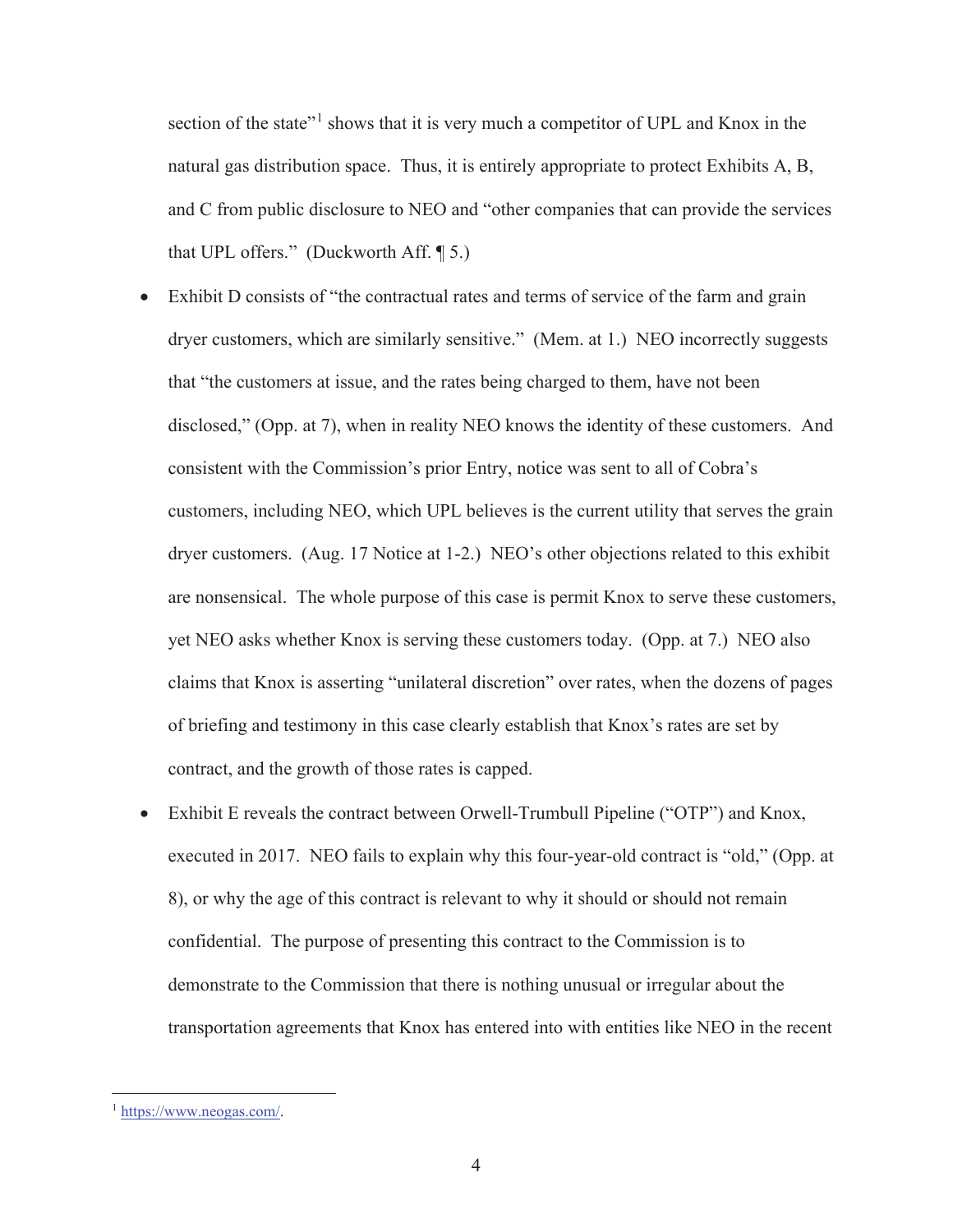past, so NEO is clearly wrong to suggest that it is irrelevant to this proceeding or that it cannot qualify as a trade secret. (Opp. at 8.)

Because NEO failed to even address how the *Plain Dealer* factors relate to these exhibits, it cannot overcome the factual and legal showing made by UPL and Knox in support of the motion for protective order. (*See* Mem. at 3-4.) As explained at length in UPL and Knox's motion, the *Plain Dealer factors, which control this analysis, support UPL and Knox's request for protection,* and NEO has failed to even attempt to argue otherwise.

## **B. The Commission has not yet ruled on UPL and Knox's request that NEO's intervention be limited to issues relevant to NEO, which could moot almost all of the issues raised in NEO's opposition brief.**

 In addition to failing to overcome the showing made by UPL and Knox regarding the confidential nature of the exhibits, NEO repeats the mistake it made in its briefing on its motion to intervene—namely, insisting that it is entitled to discovery on every potentially relevant issue in this case. (*See* Opp. at 3.) That is not consistent with Commission rules, and the scant case law that NEO cites in support of this proposition does not support NEO's position, either.

 For purposes of negotiating new transportation agreements, UPL and Knox have provided to NEO and other gas resellers proposed transportation rates that Knox intends to charge at this time. (*See* Reply Comments, 2, 7.) It is important to note that these transportation rates are a private contractual matter that are outside the Commission's jurisdiction, not publicly available, and are competitively sensitive information. Releasing this information publicly and the rate in the Reply Comments would harm Knox, as the transportation rates will invariably change in the future due to the market and operational conditions.

 This non-public information about private contractual negotiations and arrangements is being offered even though Knox's rates are not subject to the Commission's jurisdiction. That, together with the many dozens of pages of briefing and testimony in this case, is more than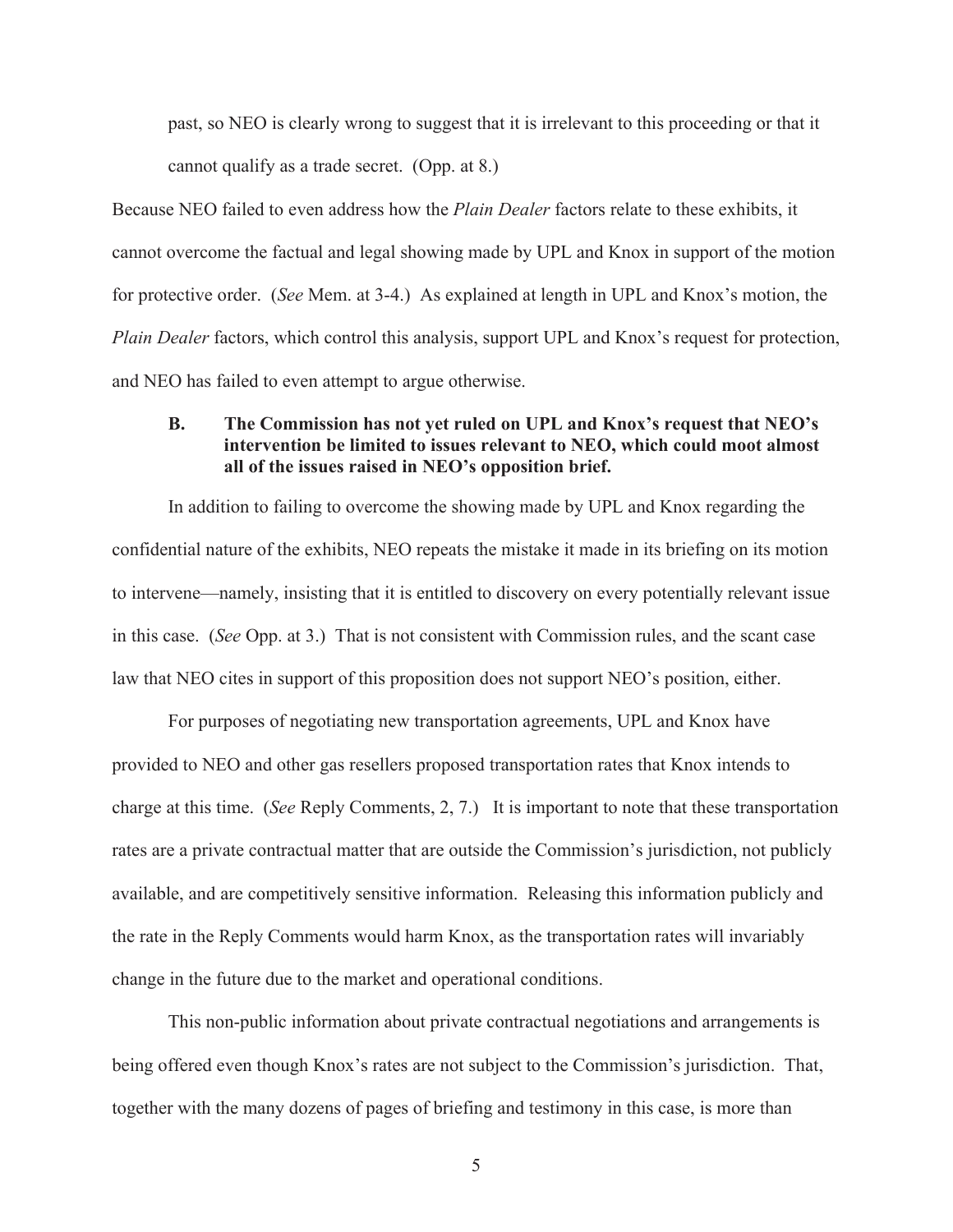ample information for NEO to assess the impact of this transaction on NEO and its customers, which was the stated basis for its intervention in this case. (*See* NEO Mot. Intervene, 3-4.) Yet NEO inaccurately claims that "Knox/UPL have refused to participate in any protective agreement which would allow NEO to have access to the information" in the reply comments. (Opp. at 2.) NEO knows this is a misleading claim, because NEO states a few pages later that "UPL/Knox did offer to provide what UPL/Knox claim is the maximum charge pursuant to protective order." (*Id.* at 4.) NEO has received from UPL and Knox a proposed transportation rate, and that rate does not have to be publicly disclosed. Therefore, NEO has already received the information that is central to its intervention in this case. That disposes of NEO's argument that "[i]f the rate is not publicly disclosed then customers like NEO will have no ability to determine if the rate to be charged at inception is reasonable and protects customer interests." (*Id.* at 9.)

 Despite the fact that NEO has the information it needs to understand this transaction's effects on its business, NEO insists that it needs more—and it unfairly conflates those demands for more discovery with the merits of this motion for protective order. These are two separate issues, and the Commission should not allow NEO to blend them together. Whether a document is discoverable is separate and distinct from whether it is confidential, and by confusing those two questions, NEO is making it harder to proceed in this case in an orderly and fair manner.

 In any event, NEO's attempted intervention in this case is disputed. It claims an essentially unlimited right to weigh in on "whether this transaction could harm Ohio customers." (NEO Interven. Reply at 3.) Meanwhile, UPL and Knox have argued from the start that the Commission should only grant, at most, limited intervention under Ohio Adm.Code 4901-1- 11(D). (Opp. to Mot. Intervene 4, 6.) Any interest that NEO has in the general public good, or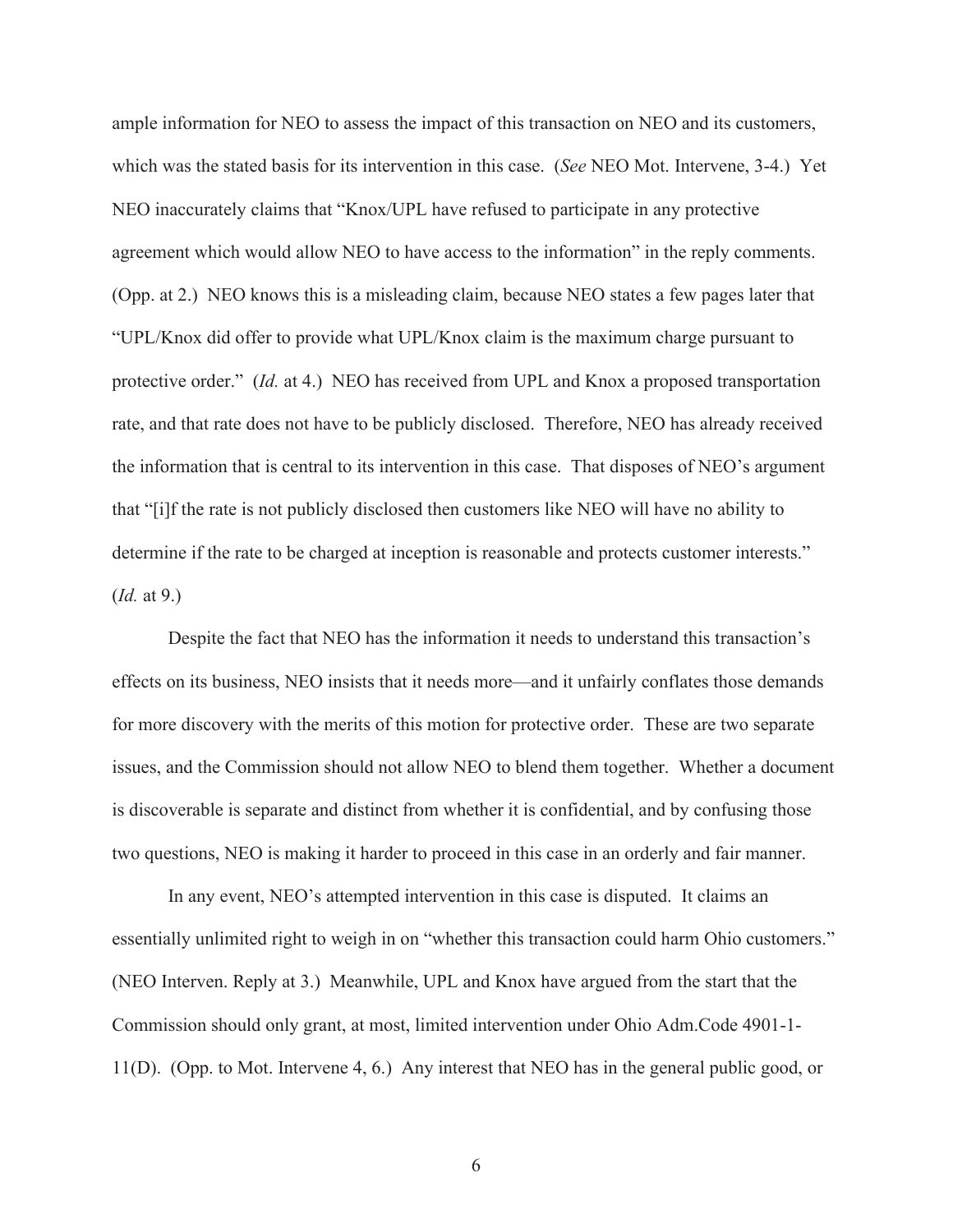in the application of Commission precedent, is more than adequately represented in this case by Staff. *See Toledo Coal. for Safe Energy v. Pub. Utilities Comm'n of Ohio*, 69 Ohio St. 2d 559, 562, 433 N.E.2d 212, 215 (1982) (finding limited intervention appropriate when a party failed to make "any showing that its interests were not adequately represented by the expertise and experience of Consumers' Counsel"). NEO has used vague appeals to broad policy concerns to try to secure intervention in the past, and the Commission has rightly rejected those efforts. *In the Matter of the Application of E. Nat. Gas Co., Pike Nat. Gas Co., & Se. Nat. Gas Co. for Approval of a Transfer of Common Stock Ownership*, Case No. 12-2792-GA-UNC, ¶ 11

("Northeast's concern about unfair competition arising from the possible conversion of the utilities to cooperatives, at some later undetermined time, lacks any relation, direct or otherwise, to the transfer of stock proposed in this case. That Northeast bases its argument on suspicion and belief further undermines any claim that it has a real and substantial interest in the subject matter of this proceeding. Even if there were a nexus between the proposed stock transfer and the conversion of the public utilities to cooperatives, Northeast has failed to explain how cooperatives could adversely affect competition. We agree that, to allow intervention to a party expressing an unrelated interest, would unduly delay the proceeding. Consequently, the Commission finds that Northeast's motion to intervene should be denied.").

 Because the extent of NEO's role in this case has still not been the subject of a ruling by the Commission, UPL and Knox do not concede that NEO can simply demand access to every confidential document it decides is relevant to the case. In the past, NEO has accused UPL and Knox of attempting to "unilaterally determine the scope and relevancy of the issues before the Commission." (NEO Interven. Reply at 3.) But that is a distortion of what is clearly stated in the Commission's rules, which permit the Commission to grant limited intervention where a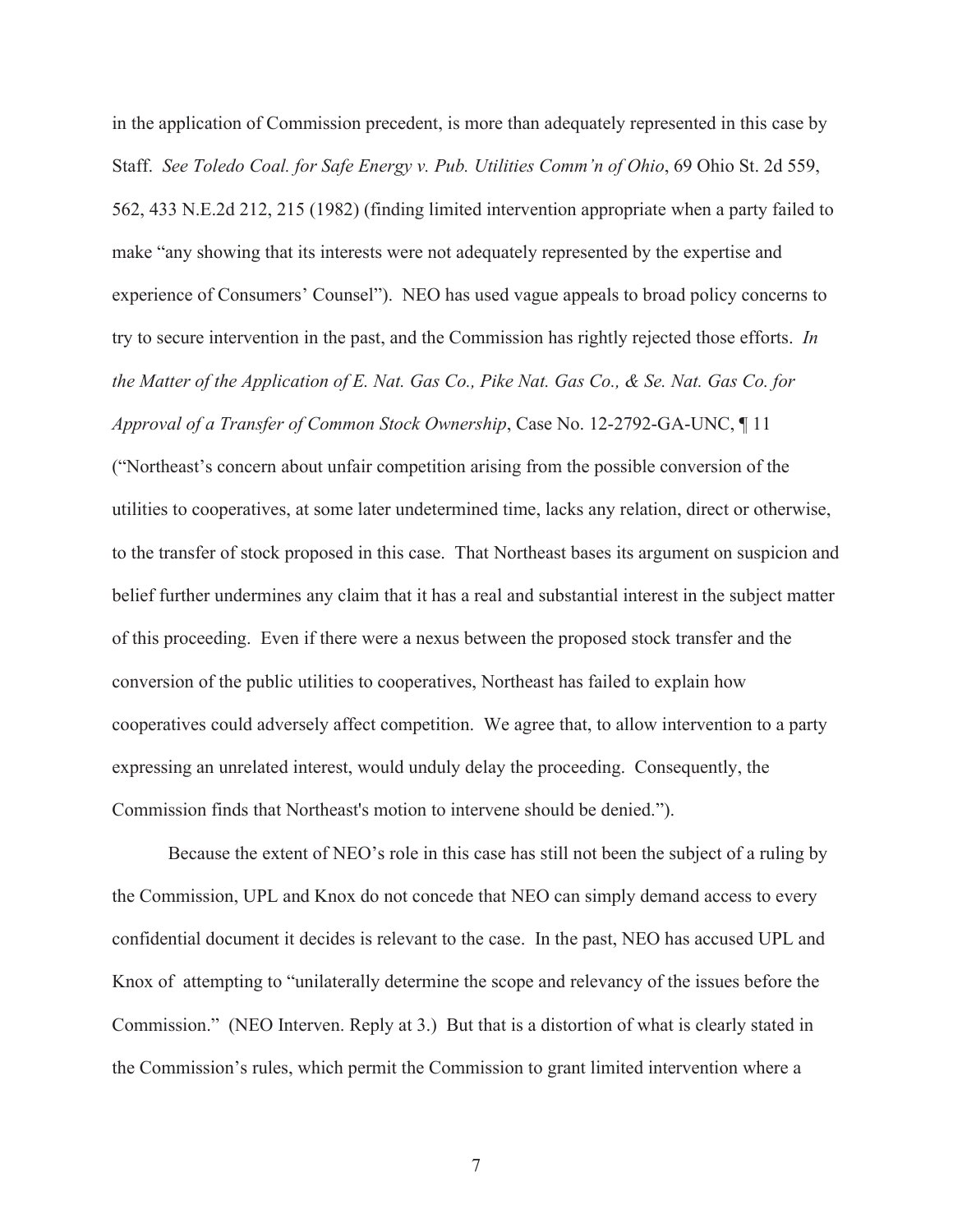party "has no real and substantial interest with respect to the remaining issues or the person's interest with respect to the remaining issues is adequately represented by existing parties." Ohio Adm.Code 4901-1-11(D). NEO has now repeatedly distorted UPL and Knox's position on this issue by claiming that UPL and Knox are effectively seeking a ruling on the admissibility of evidence before the factual record can be developed. (Opp. at 1-2; NEO Interven. Reply at 3.) But NEO is simply mistaken about UPL and Knox's position on limited intervention. Unlike in the Ohio Power Siting Board case *In re Application of Republic Wind, LLC*, Case No. 17-2295- EL-BGN (Aug. 21, 2018), cited previously by NEO in its reply regarding intervention, the issue is not whether a given type of evidence—in that case, the price of electricity—is admissible or potentially relevant to the case. The question is whether NEO "has no real and substantial interest with respect to the remaining issues or the person's interest with respect to the remaining issues is adequately represented by existing parties." Ohio Adm.Code 4901-1-11(D). These are clearly separate issues. And even if they were related, they would have nothing to do with whether Exhibits A through E are worthy of protection under Ohio trade secret law.

 NEO's motion to intervene did little more than say that it wanted to assert and defend its existing contractual interests in this case. That should not automatically entitle NEO to practically unlimited discovery in this case, and it certainly does not entitle NEO to obtain UPL and Knox's trade secrets, especially when NEO did not even attempt to apply the controlling legal factors. At this time, UPL and Knox are simply asking the Commission to apply the *Plain Dealer* factors and the other relevant considerations to the motion for protective order. However, if the Commission were to rule—now or in the future—that NEO's intervention should be limited, as UPL and Knox initially requested, it might render moot the rest of NEO's arguments about this issue and prevent NEO from further weaponizing the discovery process.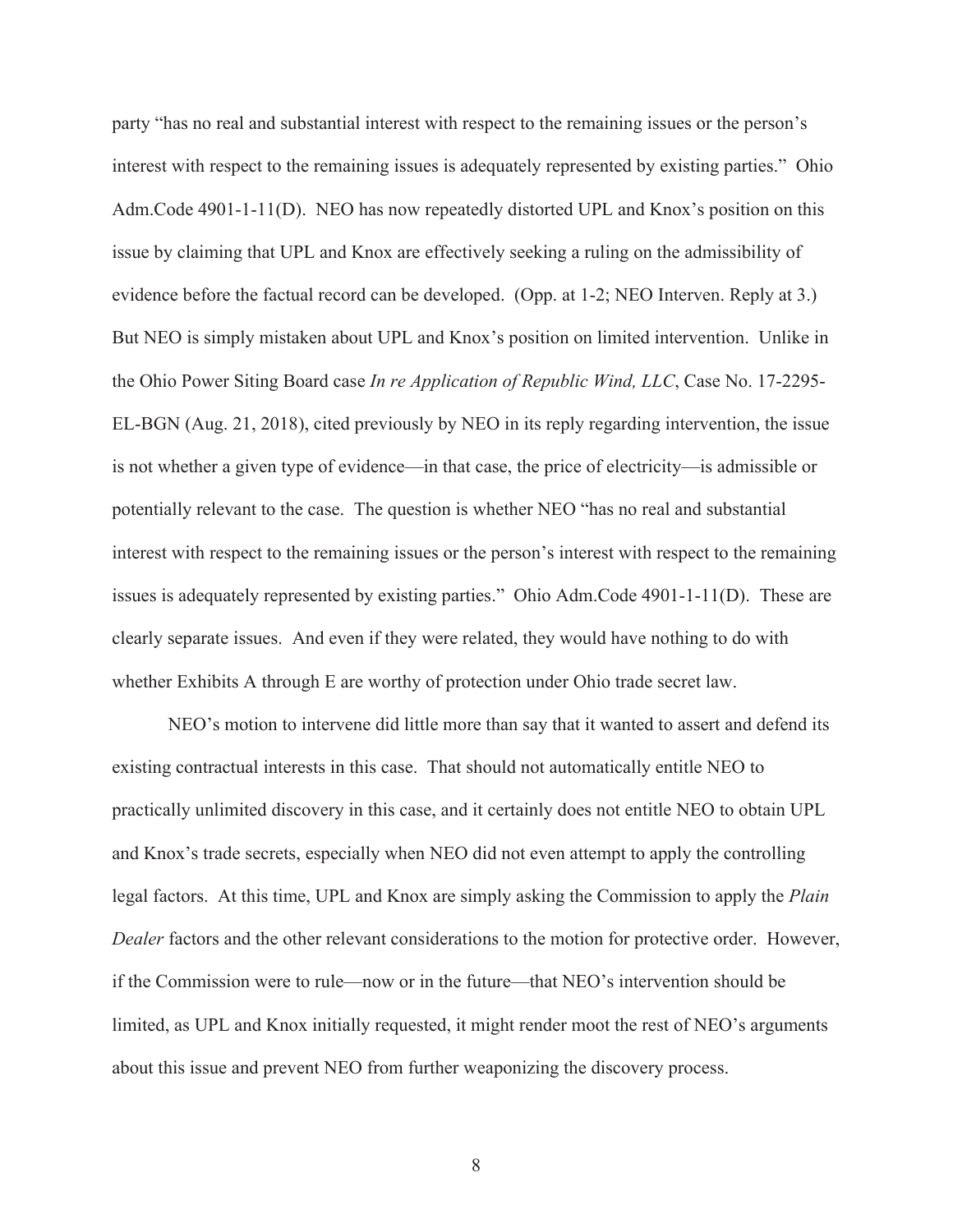## **C. NEO's opposition ignores the role of Staff in evaluating the Joint Application.**

 NEO uses much of its opposition to complain that UPL and Knox have objected to most of NEO's discovery requests. But NEO's discovery requests are excessive, are unduly burdensome, and are totally out of proportion to NEO's needs in this case, not just because NEO's interests in this case are limited, but also because NEO seems to be trying to assume Staff's role in evaluating the transaction on behalf of the public interest. In that vein, NEO has asked for, among other things:

- x Information on every single acquisition ever made by UPL or Knox. (*See* UPL INT-1- 08; Knox INT-1-12.)
- A list of every single natural gas system or utility that UPL has an ownership interest in. (*See* UPL RPD-1-03.)
- Any agreements "between Knox and UPL which govern capital expenditures made by UPL." (*See* UPL RPD-01-08; Knox RPD-01-08)
- x "Knox's most recent balance sheet, income statement, and statement of cash flows." (*See*  Knox RPD-1-14.)
- x Every study, model, or workpaper related to the Joint Application. (*See* UPL RPD-1-13, 14; Knox RPD-1-16, 17.)
- Every email or other communication between UPL and Knox relating to the Cobra systems. (*See* UPL RPD-1-17; Knox RPD-1-20.)
- An "exhaustive list of all natural gas pipeline facilities (including transportation and gathering facilities) in which Knox has an ownership interest," as well as "any and all" records reflecting such facilities. (Knox INT-2-02; Knox RPD-2-01.)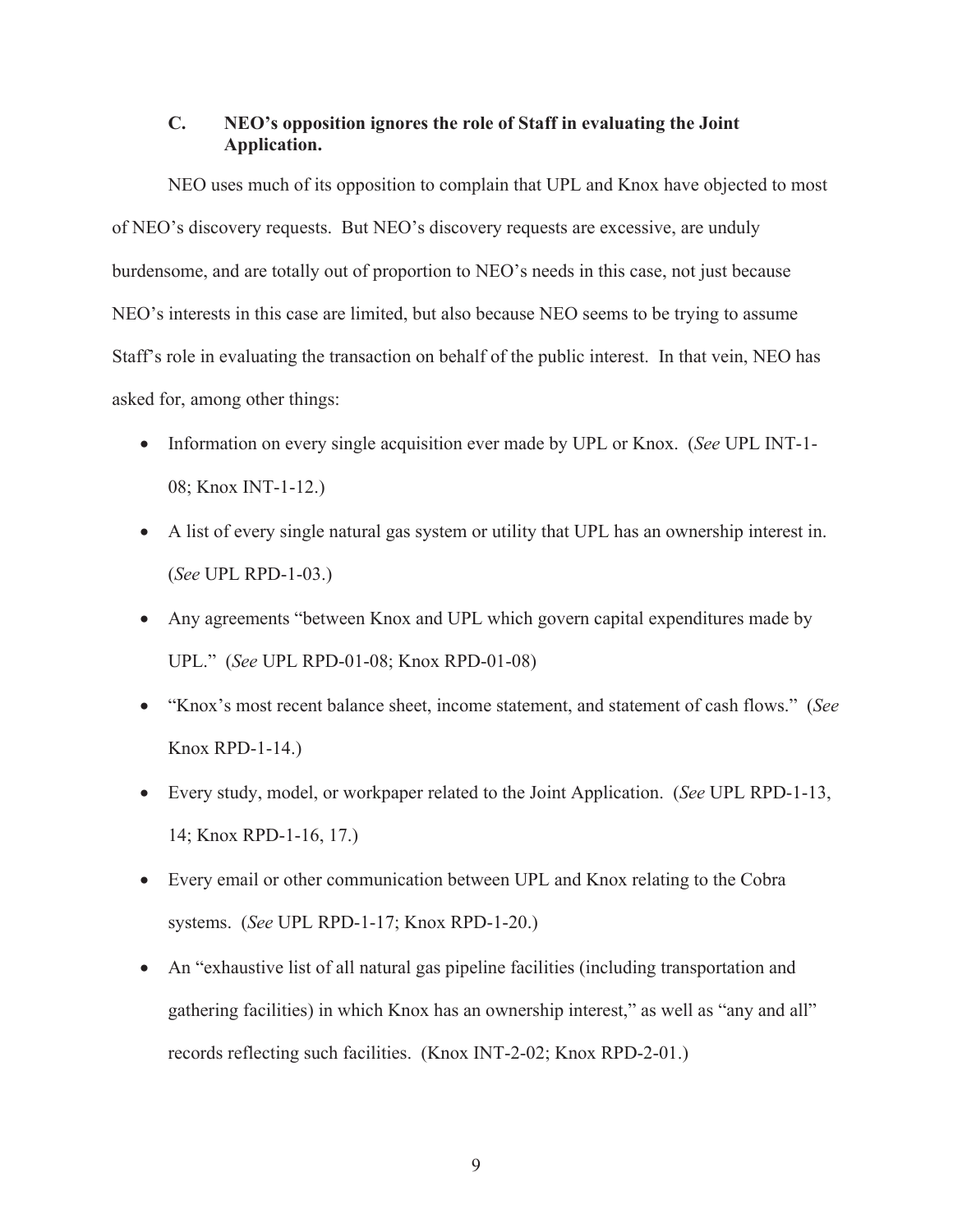• Identification of "any market outside of Ohio served by any of Knox's members." (Knox INT-2-05.)

(*See* First Set of NEO Discovery Requests to UPL, Jul. 28, 2021; First Set of NEO Discovery Requests to Knox, Jul. 28, 2021 Second Set of NEO Discovery Requests to Knox, Aug. 26, 2021.)

 The list above is but a small sample of the requests that NEO has made. This attempt by NEO to seek wide-ranging discovery into the financial, operational, and managerial affairs of competitors, in the guise of looking out for the public interest, should not be permitted. Far from seeking the "thorough and adequate preparation for participation in commission proceedings" that is provided for by Commission discovery rules, Ohio Adm.Code 4901-1-16(A), NEO is effectively weaponizing the discovery process for its own purposes—although whether it is doing so to gain leverage in negotiations with UPL and Knox, to delay approval of the transaction, or to scupper it altogether is not clear. What is clear that NEO is trying to assume the role of Staff in evaluating this transaction instead of protecting the narrow contractual interests that it originally identified in its motion to intervene. (NEO Mot. Intervene at 3-4.) But NEO is a public utility—it is not Staff, and it should not be treated as such. Staff has already issued three sets of data requests to UPL and Knox with respect to the proposed transaction. Many of those data requests overlap with the kinds of information NEO is seeking. Undoubtedly, NEO will take that as further proof that its discovery requests are well-founded. But that misses the point. Staff, which has a much broader set of interests and responsibilities than NEO, has or will have more than ample information to evaluate the proposed transaction and whether it is reasonable and in the public interest.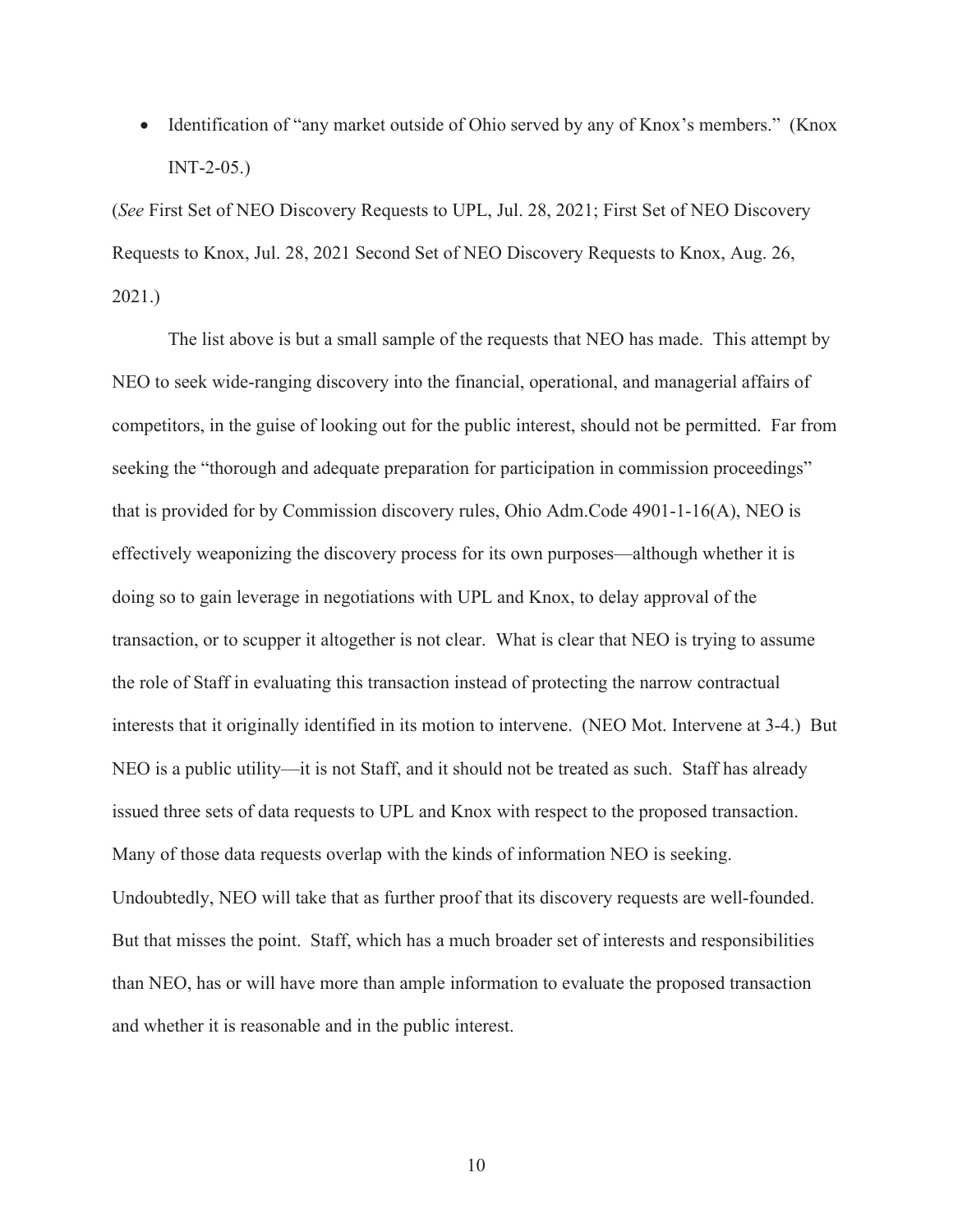Regardless, it is not clear what NEO's dissatisfaction with UPL and Knox's discovery responses have to do with the merits of the motion for protective order. In reality, even if NEO is entitled to the discovery it is seeking—and it is not—that has nothing to do with whether Exhibits A through E are worthy of trade secret protection under Ohio law. NEO utterly failed to engage in the relevant legal analysis on that question (in the form of the *Plain Dealer* factors), so the Commission should grant the motion for protective order and reserve judgment on NEO's unduly burdensome and overbroad discovery requests until that dispute has been fully briefed.

#### **D. NEO's opposition improperly conflates this proceeding with a rate case.**

 Throughout its memorandum in opposition, NEO repeatedly draws comparisons between this case and a ratemaking case filed by a public utility. (Opp. at 2, 6.) But NEO's attempt to conflate this case—a transfer of assets to a not-for-profit, member-owned cooperative—with a traditional ratemaking application filed by a public utility should be firmly rejected by the Commission.

 While UPL and Knox are attempting in good faith to cooperate with the Commission's assessment of whether this transaction is reasonable and in the public interest—a bar typically cleared when it is shown that there will be adequate and uninterrupted service—the fact remains that the Commission does not have jurisdiction over the rates charged by a not-for-profit, member-owned cooperative. *See* R.C. 4905.02, 4905.04. NEO's scaremongering on that point should not distract from its basic failure to rebut UPL and Knox's motion for protective order. NEO did not address the *Plain Dealer* factors at all, and it did not even cite or meaningfully address the affidavit of UPL's president with respect to why UPL and Knox are seeking confidential treatment of the materials at issue in the motion. This failure on NEO's part should be dispositive by itself. However, it also points to the basic flaw at the heart of NEO's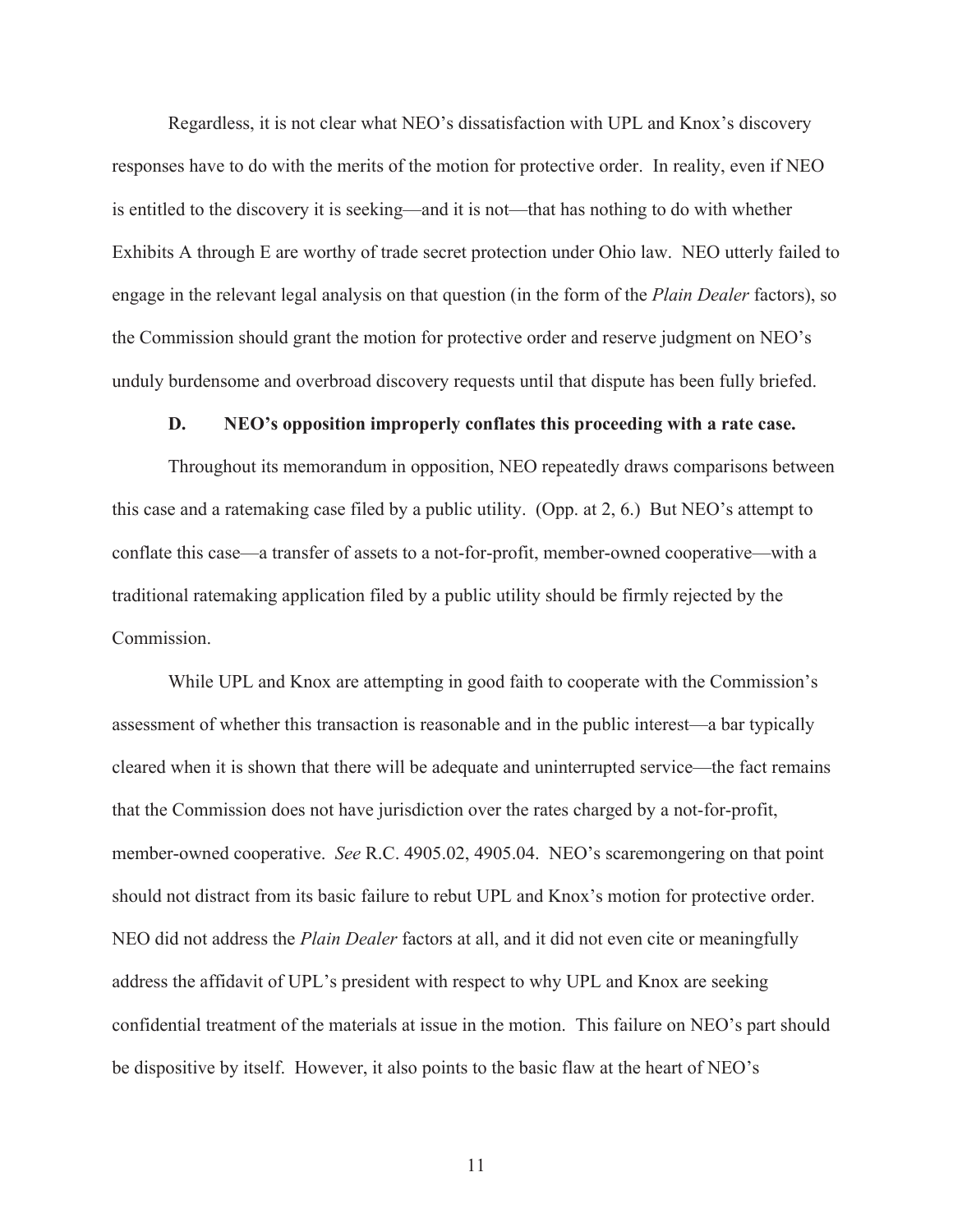intervention in this case. NEO is trying to use its involvement to ask the Commission to effectively hold a mini-ratemaking case for a not-for-profit cooperative and its members. Even more puzzlingly, NEO is using the briefing on a straightforward motion for protective order to try to advance that unprecedented and unwarranted agenda. The Commission should focus on the controlling legal standard and the showing that UPL and Knox made in the motion for protective order, not the irrelevant issues that NEO is injecting into these proceedings.

 In any event, UPL and Knox are hardly engaged in a "refusal" to provide information about this transaction. (Opp. at 1.) UPL and Knox have provided dozens of pages of testimony and comments in support of the Joint Application and have provided responses to three sets of data requests by Staff. In their reply comments, UPL and Knox cited numerous examples of similar transactions being approved with a much less developed factual record than exists here. (Reply Comments, 12-13 (collecting cases).) UPL and Knox also explained how the kinds of information they have provided thus far in this case is comparable to that provided in past cases involving assignments of customers and assets to not-for-profit cooperatives. *See In the Matter of the Joint Application of Utility Pipeline Ltd., Ludlow Natural Gas Company, LLC and Knox Energy Cooperative Association for Approval of the Transfer of Assets and Substitution of Service*, Case No. 17-1785-GA-ATR, Joint Application (Aug. 15, 2017); *In the Matter of the Application of Southeastern Natural Gas Company and Madison Energy Cooperative Association, Inc. to Substitute Natural Gas Service and Transfer Assets and Customers*, Case No. 15-1508-GA-ATR, Joint Application (Aug. 26, 2015). Indeed, it was precisely out of an attempt to provide transparency that UPL, Knox, and Cobra filed witness testimony and a substantial Joint Application. Thus, it is disingenuous for NEO to continue suggesting that UPL and Knox are not providing enough information about this transaction. When comparing this case to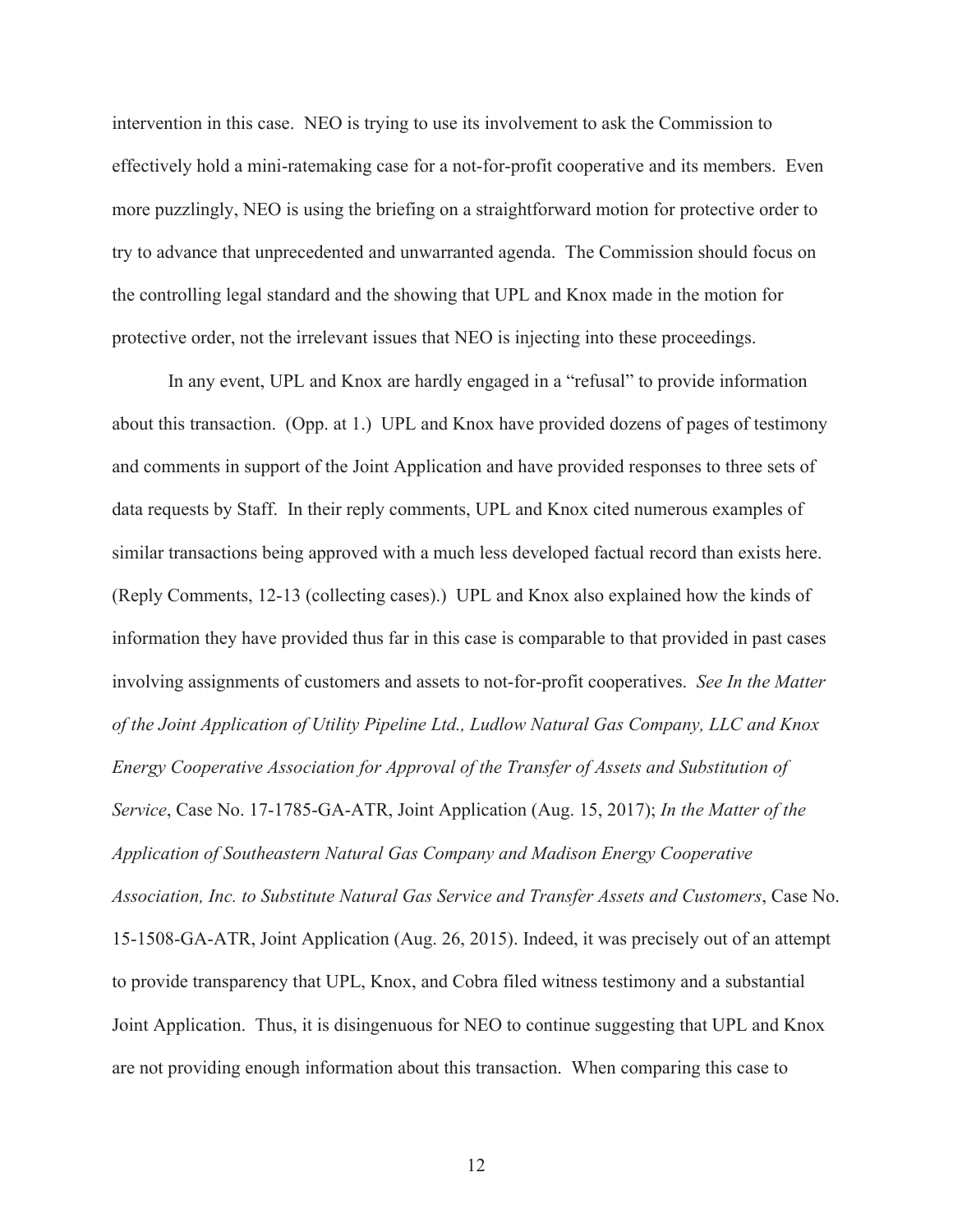similar cases—as opposed to rate cases involving a vastly larger number of stakeholders and much more complicated policy issues—UPL and Knox have more than cleared the bar. NEO's attempts to hold UPL and Knox to a non-existent standard should be rejected, not least because those attempts have nothing to do with the prevailing standard on this motion for protective order, which NEO did not even meaningfully address.

### **III. CONCLUSION**

For the foregoing reasons, UPL and Knox respectfully request that the Commission grant the motion for protective order.

Dated: September 20, 2021 Respectfully submitted,

*/s/ David F. Proaño*  David F. Proaño (0078838) dproano@bakerlaw.com Taylor M. Thompson (0098113) tathompson@bakerlaw.com BAKER & HOSTETLER LLP Key Tower 127 Public Square, Suite 2000 Cleveland, Ohio 44114 Telephone: 216-621-0200 Facsimile: 216-696-0740

*Counsel for Utility Pipeline, Ltd., and Knox Energy Cooperative Association, Inc.*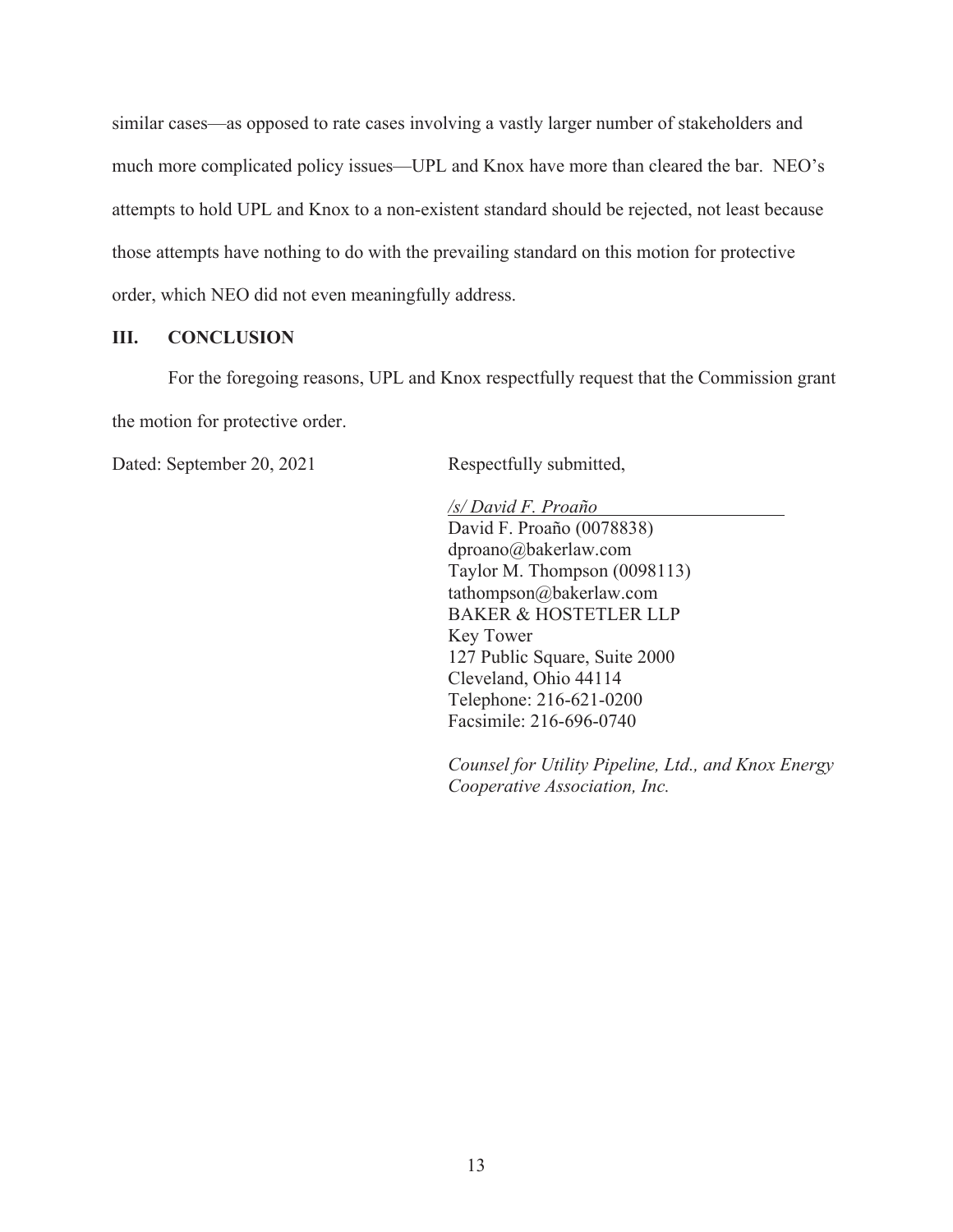## **CERTIFICATE OF SERVICE**

I certify that the foregoing document was served via email on the following parties on

September 20, 2021:

Werner Margard werner.margard@OhioAGO.gov

N. Trevor Alexander talexander@beneschlaw.com Mark T. Keaney mkeaney@beneschlaw.com Sarah G. Siewe ssiewe@beneschlaw.com *Counsel for Northeast Ohio Natural Gas Corp.* 

Kate E. Russell-Bedinghaus kbedinghaus@standenergy.com *Counsel for Stand Energy Corporation* 

Thomas W. Coffey tcoffey@tcoffeylaw.com *Counsel for Cobra Pipeline Company, Ltd.* 

> */s/ David F. Proaño* David F. Proaño (0078838), Counsel of Record dproano@bakerlaw.com

*Counsel for Utility Pipeline, Ltd., and Knox Energy Cooperative Association, Inc.*